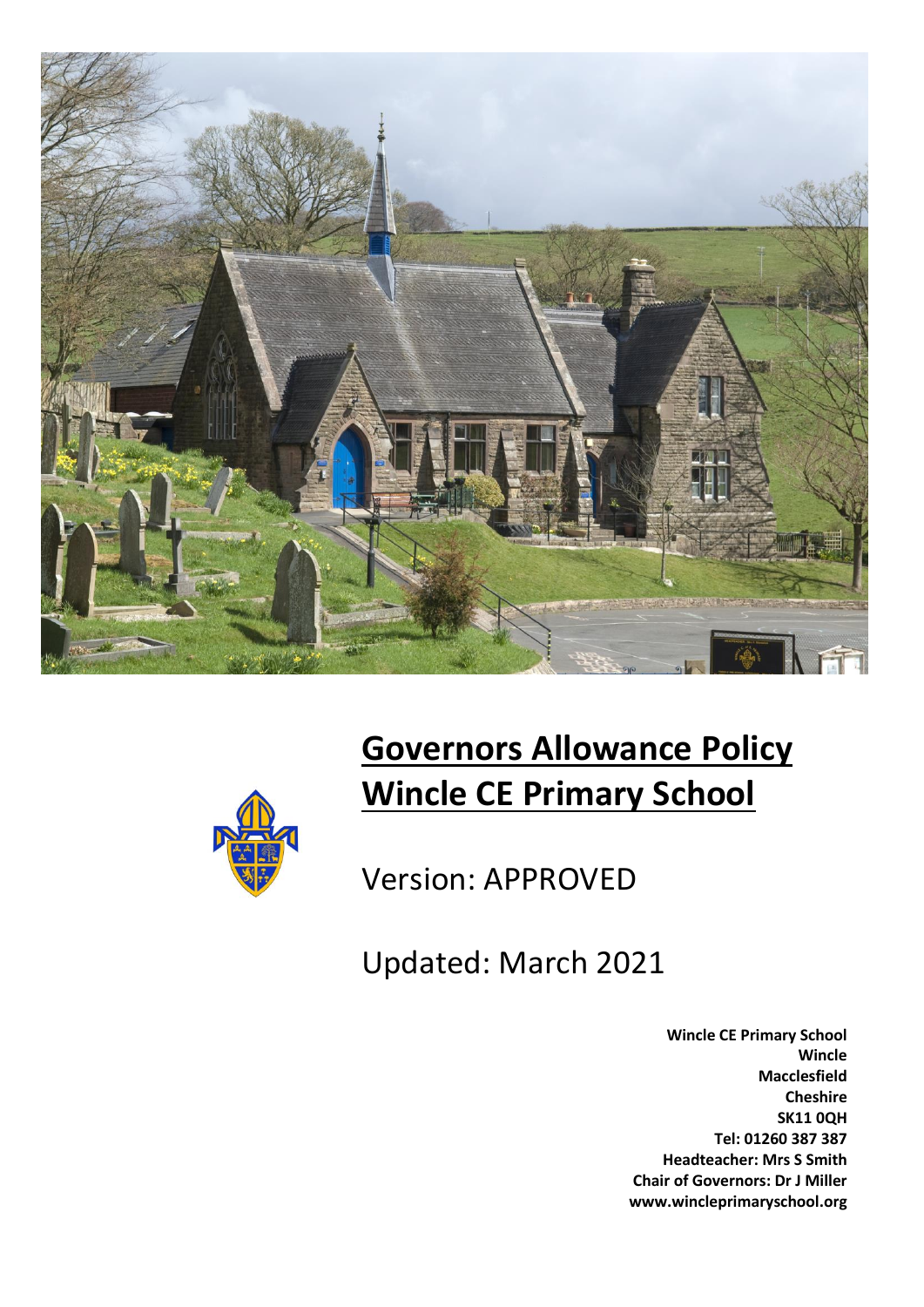### Our school's vision:

*Wincle School creates an enriching and outstanding rural education, nurturing the whole individual: body, mind and soul, inspiring rounded, happy, courageous children who exhibit a passion for learning, a confident faith, a loving concern for community and an inclusive respect for all.*

We encourage our pupils to 'Shine like Stars' (Philippians 2:15) and to do this run with the following acronym:

|    |               | No act of kindness, no matter how small, is ever wasted." Aesop                                                                  |  |
|----|---------------|----------------------------------------------------------------------------------------------------------------------------------|--|
|    |               | We would like our pupils to have the confidence to know that they can make a difference: have hope for the                       |  |
| .S | Service       | future.                                                                                                                          |  |
|    |               | We encourage our pupils to challenge injustice and inequality                                                                    |  |
|    |               | Tour principles are founded on the truth that we are loved by the Father, Saved by the Son and Sanctified by                     |  |
|    |               | the Holy Spirit.                                                                                                                 |  |
|    | Theology      | X We want to ignite passion and curiosity for learning, providing an exciting curriculum to inspire all learners to be           |  |
|    |               | the best they can be.                                                                                                            |  |
|    |               | We encourage our pupils to show integrity                                                                                        |  |
|    |               | We would like our pupils to have the courage to fight for what is important                                                      |  |
|    | Attitude      | When things are challenging, we would like our pupils to display perseverance and not give up.<br>☆                              |  |
|    |               | Learn from yesterday, live for today, hope for tomorrow" Albert Einstein                                                         |  |
|    |               | We nurture the whole individual: body, mind and soul                                                                             |  |
|    |               | We encourage the pupils to respect every living creature and show compassion.                                                    |  |
|    | Relationships | we would like our children to treat other people as they would like to be treated following Jesus' example.<br>We are all unique |  |
|    |               |                                                                                                                                  |  |
|    |               | We help all Naildren build trusting relationships                                                                                |  |
|    |               | Clothe yourselves wat compassion, kindness, humility, gentleness and patience.' (Colossians 3:12)                                |  |
|    | Shine like    | m the Light of the world; he who follows Me will not walk in the darkness, but will have the Light of life."                     |  |
|    | stars         | (John 8:12)                                                                                                                      |  |
|    |               | We would like our pupils to shine in their behaviour, attitudes, relationships and learning.                                     |  |

#### **1. Introduction**

Governors give their time generously for the benefit of the school. So that every governor is able to attend meetings and training and is not prevented for financial reasons from playing his or her full part as a governor, the Governing Body formally agreed the following policy on paying governors' expenses.

#### **2. Key Features of Policy**

- 1. Governors are required to be mindful that expenses can only be claimed for legitimate expenditure directly incurred in their role as a governor of this school.
- 2. Governors cannot claim expenses for loss of earnings.
- 3. Governors may be reimbursed for expenses incurred whilst attending governors' meetings, training courses and other agreed meetings undertaken in the course of their duties. All the categories under which expenses may be claimed are set out below:
	- 3.1.Governors can only claim expense for the actual cost incurred (that is, the cost must have been incurred by the governor before it can be reimbursed). Claims will only be considered if receipts verifying expenditure are presented.
	- 3.2.It is the responsibility of governors to decide for themselves whether or not to claim.
	- 3.3.The method of claiming expenses should ensure that governors are able to claim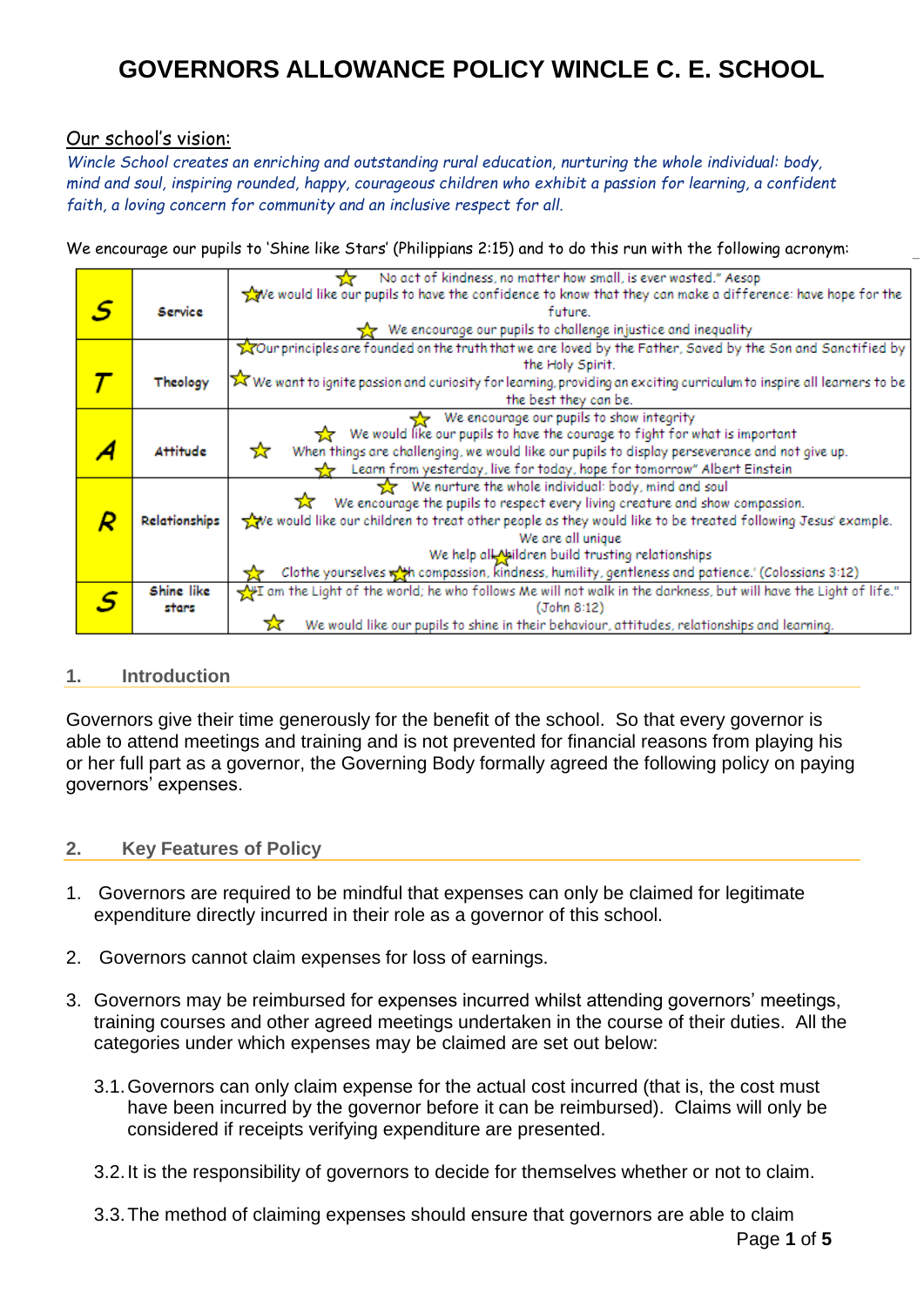without embarrassment.

- 3.4.Existing Governors (and new governors at their first meeting) should be given a copy of this policy. The policy will also be made available on request to any prospective governor.
- 3.5.The policy should be reviewed annually by the Effectiveness of leadership and management committee and any changes agreed by the full Governing Body.

#### **3. Approved Categories**

There are two approved categories:

- 1. Travel
- 2. Clerical

### **1. TRAVEL EXPENSES**

**Public Transport** – reimbursement of fare upon production of ticket; rail travel should be by second class and every effort should be made to use fares which offer best value.

**Car** - the latest mileage allowances should be applied.

**Taxi** – reimbursement of fare upon production of receipt. A taxi should only be used if the same journey cannot be made by public transport or is necessary to ensure the safety of a Governor.

### **2. CLERICAL EXPENSES (stamps, envelopes, photocopying etc)**

Wherever possible, governors will use school facilities to facilitate any clerical requirements. In situations where costs are unavoidably incurred carrying out governors' duties, reference for payment will be made to the Administration Team or Head Teacher before expenses are incurred and will only be paid if agreed and accompanied by proof of purchase (e.g. till receipt)

#### **4. Procedure for Claiming**

In order to provide a clear audit trail, governors claiming allowances should complete a copy of the attached proforma, providing proof of attendance at the meeting or training course (signature of Chair of meeting or course tutor is required) and proof that expenditure has occurred.

All claims for expenses must be agreed by either the Chair of the Governing Body or the Chair of Effectiveness of leadership and management committee before the costs are incurred.

Completed forms, signed by the Chair of the Governing Body or Chair of Effectiveness of leadership and management committee should be forwarded to the Administration Team who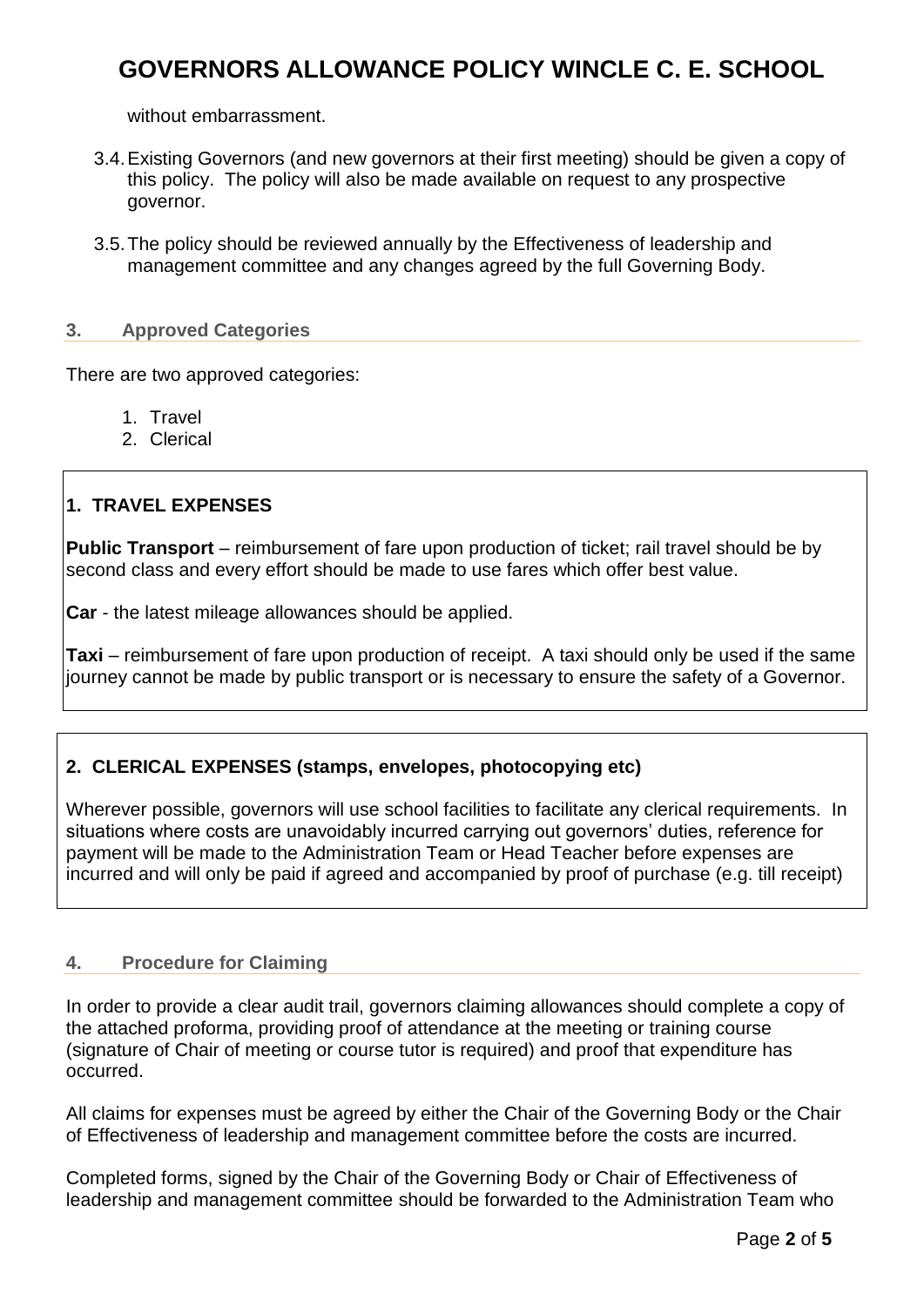will arrange for payment by cheque.

If a governor is unsure about claiming for expenses, he or she should seek guidance from the Chair of the Effectiveness of leadership and management committee, who may in turn seek further guidance, should the need arise.

The Effectiveness of leadership and management committee agrees an annual budget to cover governors' expenses when the school sets its spending plan.

The Administration Team allocates the expenditure to the relevant budget, and keeps a record together with completed claims proformas.